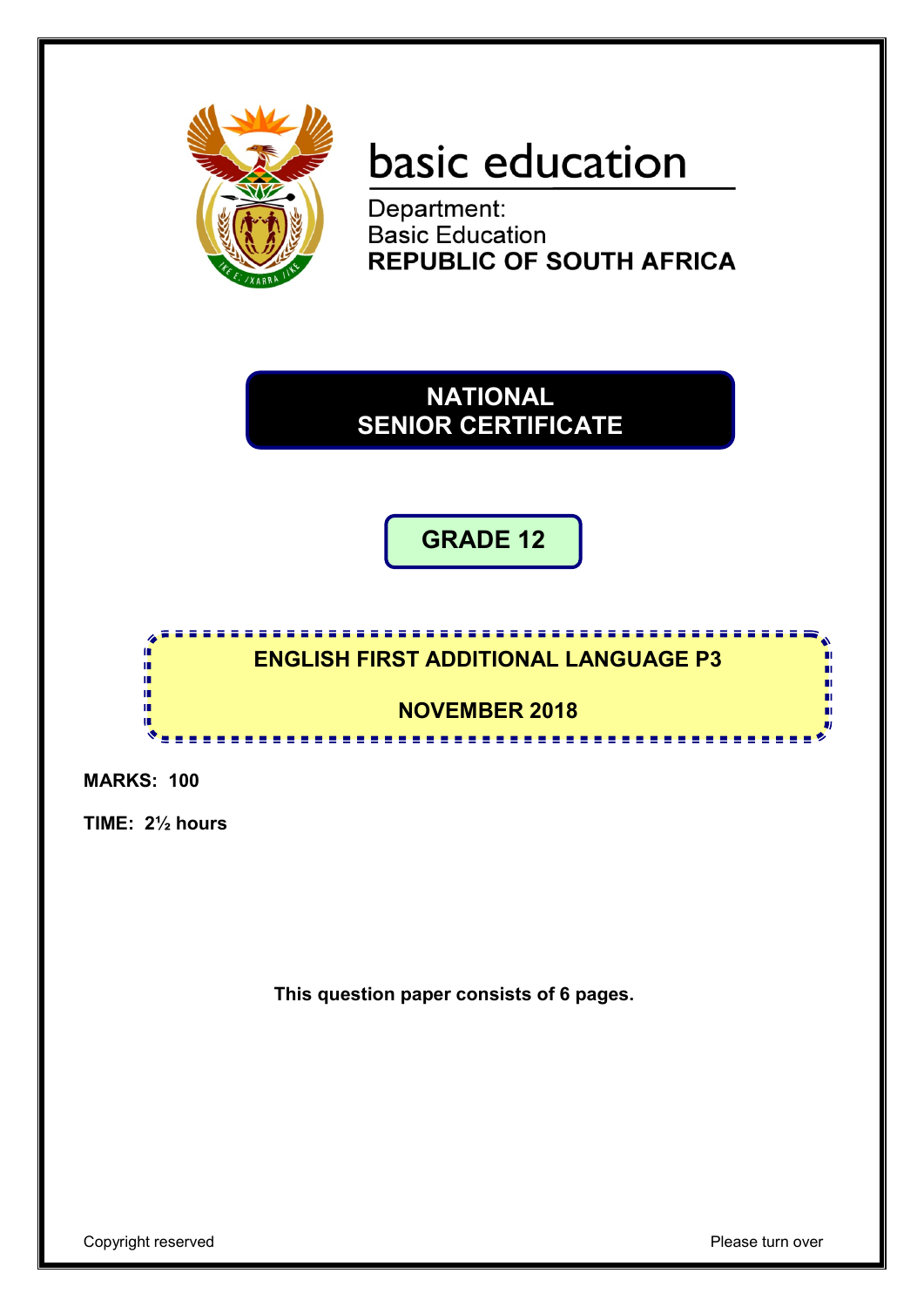### **INSTRUCTIONS AND INFORMATION**

1. This question paper consists of THREE SECTIONS:

SECTION A: Essay (50) SECTION B: Longer Transactional Text (30) SECTION C: Shorter Transactional Text (20)

- 2. Answer ONE question from EACH section.
- 3. Write in the language in which you are being assessed.
- 4. Start EACH section on a NEW page.
- 5. You must plan (e.g. using a mind map/diagram/flow chart/key words), edit and proofread your work. The plan must appear BEFORE each text.
- 6. All planning must be clearly indicated as such. It is advisable to draw a line through all planning.
- 7. You are strongly advised to spend approximately:
	- 80 minutes on SECTION A
	- 40 minutes on SECTION B
	- 30 minutes on SECTION C
- 8. Number the answers correctly according to the numbering system used in this question paper.
- 9. Give each response a suitable title/heading.
- 10. Do NOT consider the title/heading when doing a word count.
- 11. Write neatly and legibly.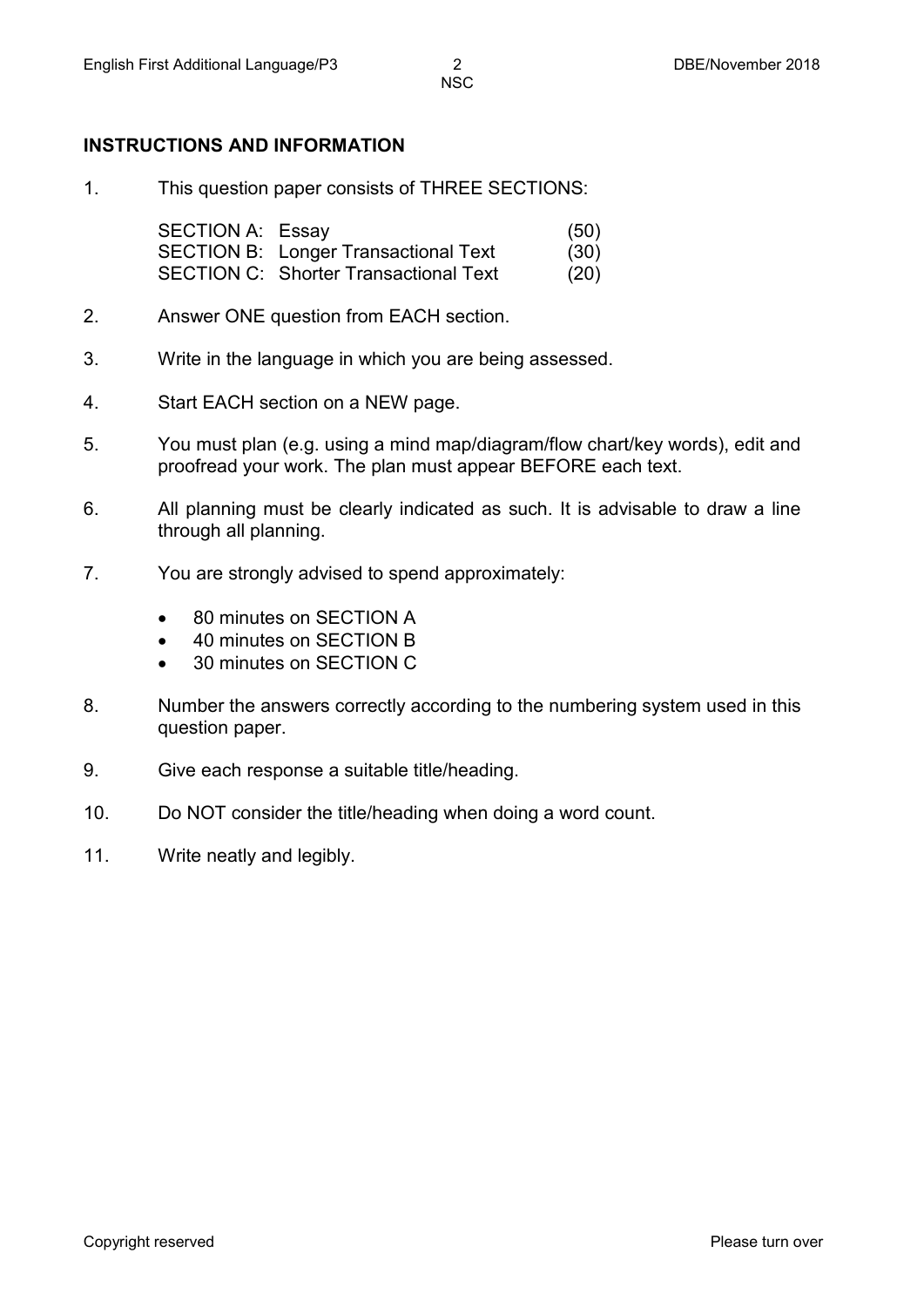# **SECTION A: ESSAY**

### **QUESTION 1**

- Write an essay of between 250 and 300 words in length on ONE of the following topics.
- Write down the NUMBER and TITLE of the essay you have chosen correctly, e.g. 1.1 Everything was going according to plan when …
- Give your own title if your choice is QUESTION 1.7.1 OR 1.7.2.
- Spend approximately 80 minutes on this section.
- 1.1 Everything was going according to plan when … **[50]**
- 1.2 'We can change the world and make it a better place. It is in your hands to make a difference.' – Nelson Mandela **[50]**
- 1.3 Hidden treasure **[50]**
- 1.4 'Go for it now. The future is promised to no-one.' Dr Wayne Dyer **[50]**
- 1.5 You do not need someone else's approval to feel good about yourself. **[50]**
- 1.6 Beyond these walls **[50]**
- 1.7 Choose ONE of the following pictures and write an essay on a topic that comes to mind. Write the question number (1.7.1 OR 1.7.2) and give your essay a suitable title.
	- **NOTE:** There must be a clear link between your essay and the picture you have chosen.
	- 1.7.1



[Source: *Equinox*, April/May 2018] **[50]**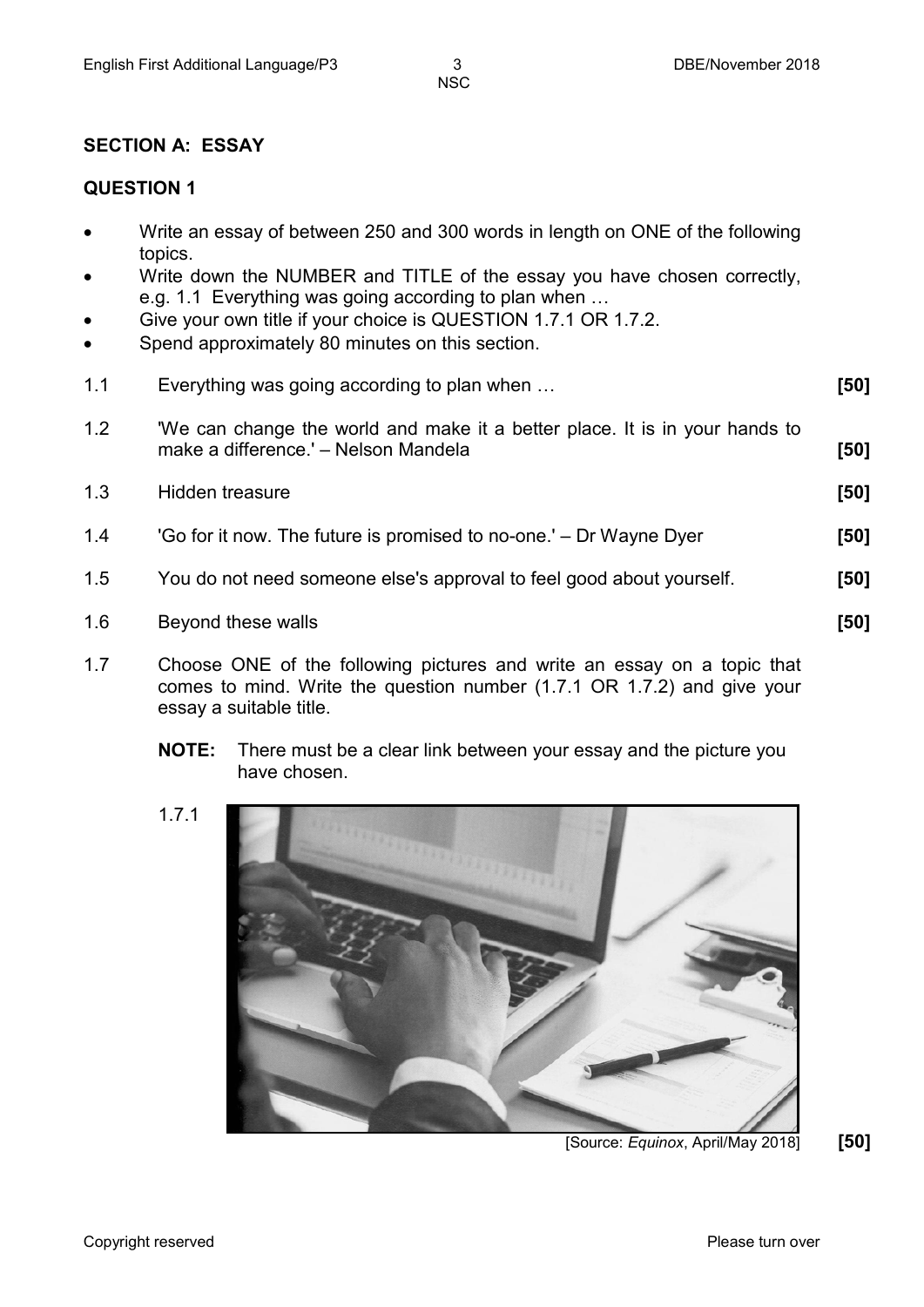1.7.2



- [Source*: Private Edition,* Issue 39, 2018] **[50]**
	- **TOTAL SECTION A: 50**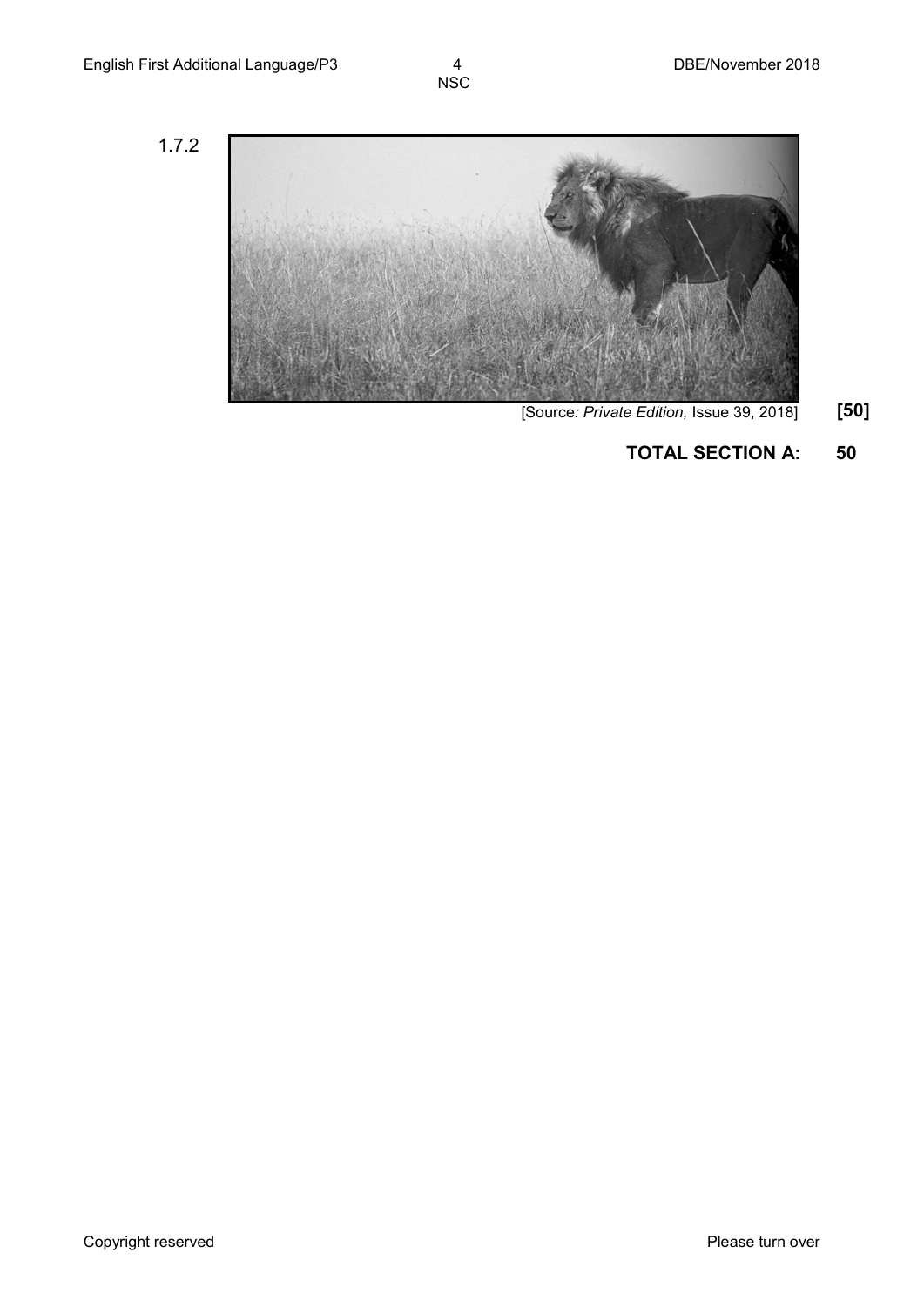NSC

# **SECTION B: LONGER TRANSACTIONAL TEXT**

# **QUESTION 2**

- Respond to ONE of the following longer transactional writing texts.
- The body of your response should be between 120 and 150 words in length.
- Write down the NUMBER and the HEADING of the text you have chosen, e.g. 2.1 DIALOGUE.
- Pay particular attention to format, language and register.
- Spend approximately 40 minutes on this section.

# 2.1 **DIALOGUE**

Your older sister wants to leave university without completing her studies to follow a career as an actress. You have decided to talk to her about her decision.

Write the dialogue that takes place between you and your sister.

**NOTE:** Use the dialogue format. **[30]**

### 2.2 **OBITUARY**

A learner in your class has passed away. The principal of your school has asked you to write an obituary, paying tribute to him/her.

Write the obituary. **[30]**

### 2.3 **NEWSPAPER ARTICLE**

Members of your community would like to promote recycling. They have asked you to write an article for publication in your community newspaper, on how recycling can be done at home.

Write the article. *[30]* 

### 2.4 **FORMAL LETTER**

You recently purchased an item of clothing on sale at a department store. You later discovered that the garment was damaged. The store refuses to exchange the item because it was bought on sale.

Write a letter to the manager of the store, expressing your dissatisfaction with their refusal to exchange the garment. **[30]**

# **TOTAL SECTION B: 30**